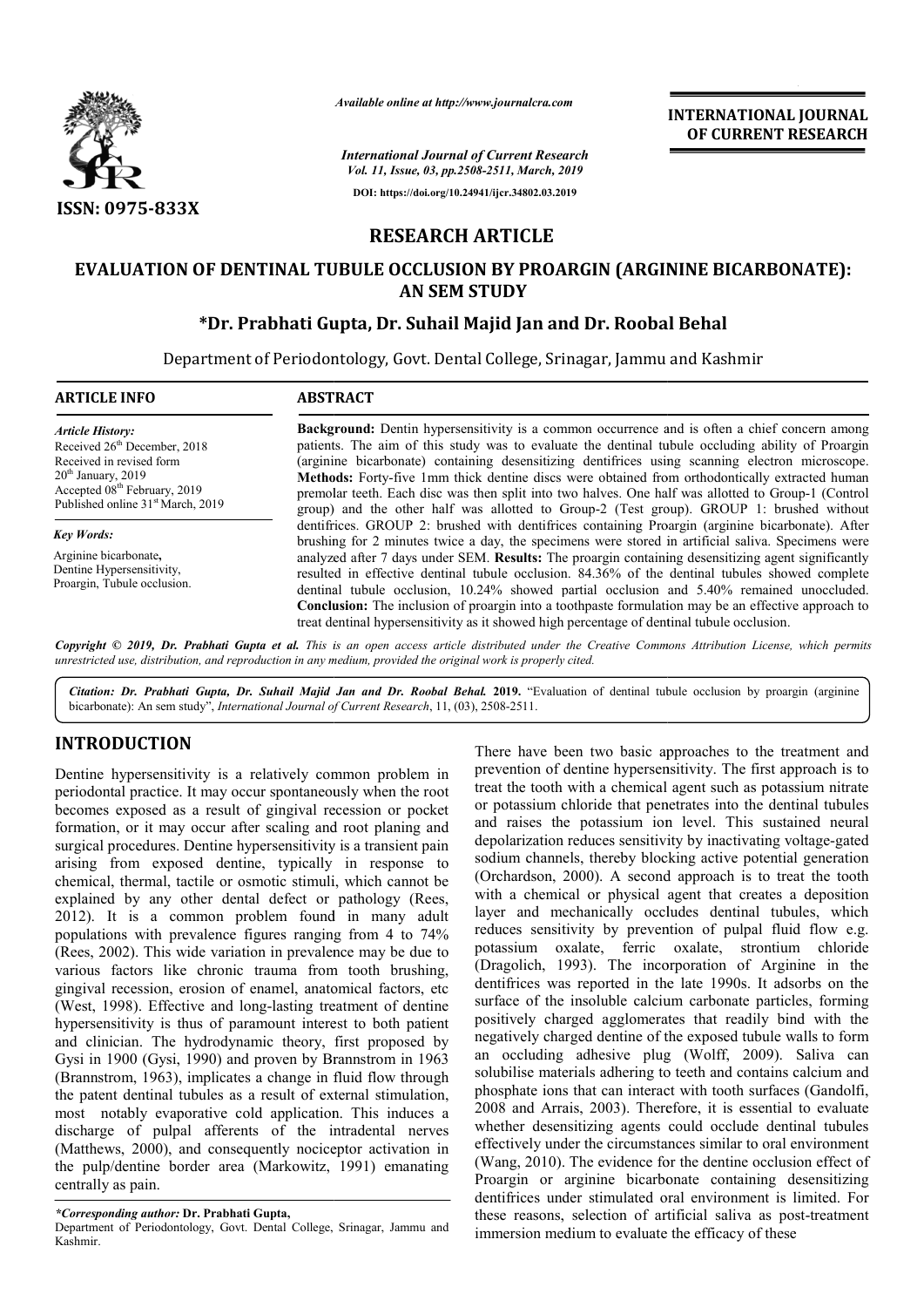|         |     | Mean   | Std. Deviation | Std. Error | 95% Confidence Interval for Mean |             |             | p-value        |
|---------|-----|--------|----------------|------------|----------------------------------|-------------|-------------|----------------|
|         | No. | (in %) |                |            | Lower Bound                      | Upper Bound | Range       | (ANOVA)        |
| Group   | 45  | 4.58   | .079           | 0.279      | 3.981                            | 5.176       | 2.76-6.52   | $<0.001$ (SSD) |
| Group 2 | 45  | 84.36  | . 130          | 0.292      | 83.734                           | 84.986      | 82.19-86.86 |                |

**Table 1. Complete dentinal tubule occlusion in the 2 groups**

\*C : Complete occlusion, SSD : Statistically significant difference.

| Table 2. Partial dentinal tubule occlusion in the 2 groups |  |  |  |
|------------------------------------------------------------|--|--|--|
|------------------------------------------------------------|--|--|--|

|         |     | 95% Confidence Interval for Mean<br>Mean<br>Std. Error<br>Std. Deviation |       |       | p-value     |             |            |         |
|---------|-----|--------------------------------------------------------------------------|-------|-------|-------------|-------------|------------|---------|
|         | No. | (in %)                                                                   |       |       | Lower Bound | Upper Bound | Range      | (ANOVA) |
| Group 1 |     | 7.64                                                                     | .110  | 0.287 | 7.027       | 8.256       | 6.34-10.12 | < 0.001 |
| Group 2 |     | 10.24                                                                    | 0.720 | 0.186 | 9.840       | 10.638      | 8.43-11.59 | < 0.001 |

\*P : Partial occlusion.

desensitizing products appears to be necessary. Thus the aim of this study was to evaluate the dentinal tubule occluding ability of Arginine bicarbonate containing desensitizing dentifrices using scanning electron microscope.

### **MATERIALS AND METHODS**

This study was conducted at the Department of Periodontics, Government Dental College Srinagar. Scanning electron microscopic evaluation was done at University of Kashmir. Forty-five Premolar teeth extracted for orthodontic reasons were collected from the Department of Oral and Maxillofacial Surgery, Government Dental College, Srinagar. All the teeth were cleaned thoroughly and stored in 10% formalin for no longer than a month prior to their use. The exclusion criteria involved presence of fluorosis or hypocalcification, caries, periodontal disease, wasting diseases in premolars and teeth of patients receiving or undergoing treatment for dentinal hypersensitivity. Forty-five dentine discs, each with a thickness of 1mm approximately, were cut perpendicular to the long axis of the tooth just above the cementoenamel junction from the region between apical limit of dentinoenamel junction and coronal limit of pulp chamber by means of the double sided diamond disc (Summa Disk 0692, 3/4" Regular) attached to water-cooled air motor (SDE-M40E) and straight handpiece (ND, ES-30A, JAPAN). Each disc was carefully prepared and inspected to ensure that they were free of coronal enamel or pulpal exposures. Each disc was then split into two equal halves using a dental chisel. One half of each disc was allotted to Group-1 (Control group) and the other half was allotted to Group-2 (Test group). Thus each group had 45 specimens. A groove was prepared on the pulpal surface of each half of the disc for the purpose of orientation. These dentine specimens were then mounted on 2mm thick polyvinyl plates using Cyanoacrylate adhesive (Fewi kwik). After preparation of the specimens, the occlusal surface of each dentine disc half was sanded with silicon carbide paper for 30 seconds to create a standard smear layer. The smear layer was subsequently removed by dipping the specimens into 0.5M EDTA solution (pH 7.4) for 2 minutes to open dentinal tubules to simulate the hypersensitive dentine. The etched specimens were rinsed with distilled water and kept wet. Each specimen from Group 2 was brushed with undiluted dentifrice (approximately 1 gram). A powered toothbrush (Oral – B Cross Action Power<sup>™</sup> China) with bristles of medium hardness was applied to the dentine surface at an inclination of about 90<sup>°</sup> under a constant loading (150grams) for 2 minutes. The brushing load was measured with a top loading balance during brushing. At a time only one specimen could be brushed. After brushing the specimens for 2 minutes, they were rinsed with distilled water

and stored in artificial saliva (pH 7.2). The composition of artificial saliva was (mMoles/L): distilled water 700ml, Ca (OH)2 1.56 mMol/L, KCl 150.00 mMol/L, HCl 36.00 mMol/L, H3PO4 0.088 mMol/L, buffer 99.7 mMol/L. This procedure was followed twice a day for 7 days. Dentine specimens obtained after treatment were dried in a desiccator and sputter coated with gold in a vacuum evaporator (J.F.C. 100 JEOL). Photomicrographs of the dentine surfaces were obtained using a scanning electron microscope (JSM-S10-A, Jeol, Japan) at 20 kV. Each SEM photograph was assessed for the percentage of completely occluded, partially occluded and unoccluded tubules. SEM photomicrograph from central area of each sample was obtained at 20 kV at ×1000 magnification. The SEM photomicrographs were evaluated quantitatively. Quantitative analysis was performed by counting the number of dentinal tubules in an area of 50µ. Percentage of occluded tubules was obtained by dividing the total number of occluded tubules by total number of tubules in each photomicrography. This result was then multiplied by 100 to obtain the percentage of occluded tubules for each photomicrography. Similarly the percentages of partially occluded and unoccluded tubules were calculated in each photomicrograph.

### **RESULTS**

Figures 1 and 2 show SEM photomicrographs (at 1000x) of the four Group specimens. SPSS (version 20.0) and Microsoft Excel software were used to carry out the statistical analysis of the data.



**Figure 1. SEM Photomicrograph of Group – 1 dentine specimen brushed with distilled water without dentifrice. (\*U=Unoccluded Tubule, P=Partially Occluded Tubule, C=Completely Occluded Tubule)**

Data was analyzed with the help of descriptive statistics viz., means and standard deviations. Comparison of data between the groups in terms of complete occlusion, partial occlusion and unoccluded dentinal tubules was analyzed using one-way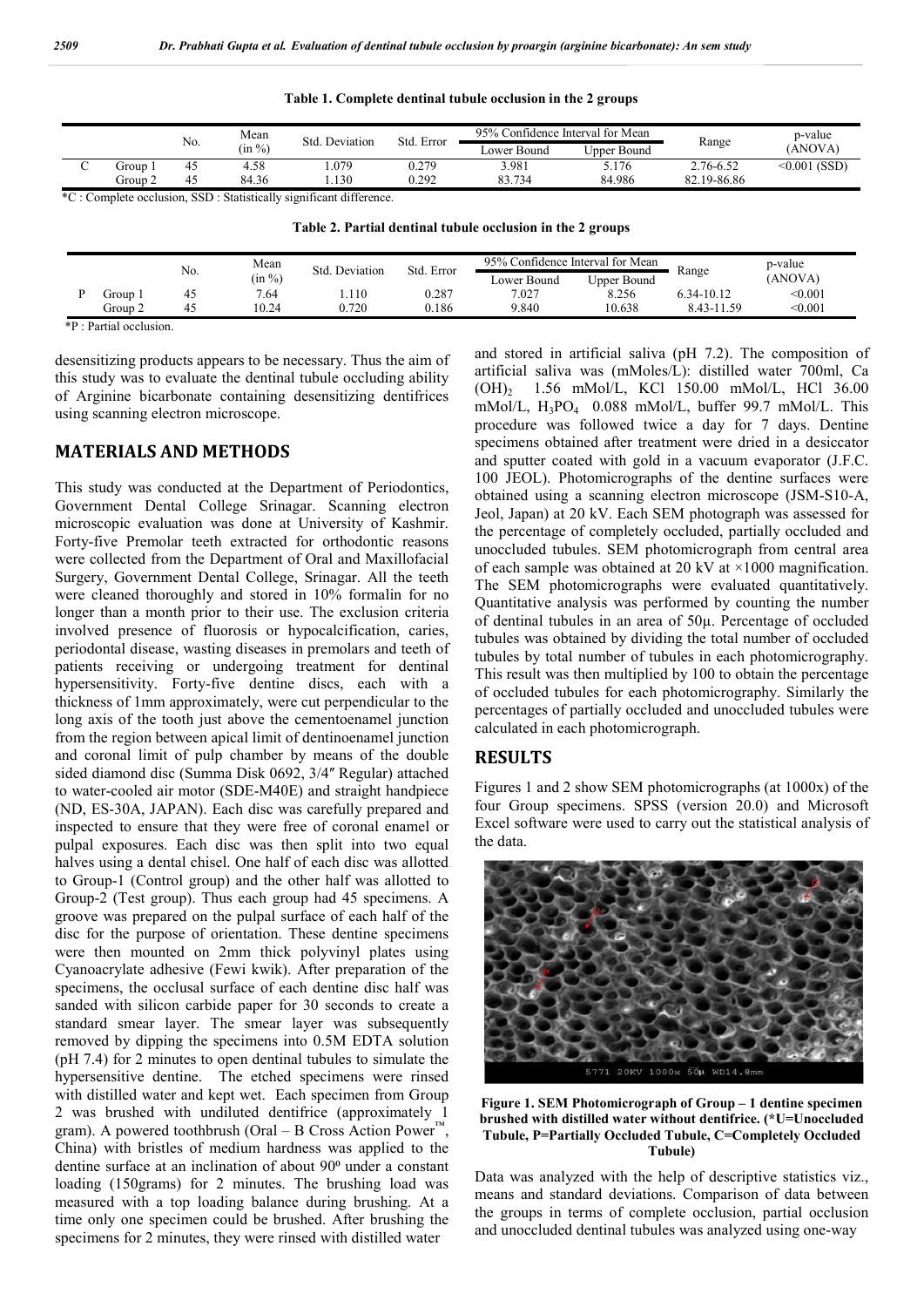### **Table 3. Unoccluded dentinal tubules in the 2 groups**

|         | No. | Mean   | Std. Deviation | Std. Error | 95% Confidence Interval for Mean |             | Range       | p-value |
|---------|-----|--------|----------------|------------|----------------------------------|-------------|-------------|---------|
|         |     | (in %) |                |            | Lower Bound                      | Upper Bound |             | (ANOVA) |
| Group 1 | 45  | 87.78  | 0.949          | 0.245      | 87.254                           | 88.306      | 86.26-89.92 | < 0.001 |
| Group 2 | 45  | 5.40   | 0.796          | 0.206      | 4.960                            | 5.841       | 3.21-6.22   | < 0.001 |

\*U :Unoccluded tubules.

#### **Table 4. Inter group comparison in terms of complete dentinal tubule occlusion**

| Group Comparison                                                                              | Mean Difference | t-value | p-value         |
|-----------------------------------------------------------------------------------------------|-----------------|---------|-----------------|
| Between Group 1 and Group 2                                                                   | $-79.78$        | 197.78  | $< 0.001$ (SSD) |
| $\mathbf{m}$ $\alpha$ , $\beta$ is $\mathbf{m}$ in the set of $\alpha$ is the set of $\alpha$ |                 |         |                 |

\*SSD : Statistically significant difference.



**Figure 2. SEM Photomicrograph of Group – 2 dentine specimen brushed with dentifrices containing arginine bicarbonate. (\*U=Unoccluded Tubule, P=Partially Occluded Tubule, C=Completely Occluded Tubule)**

analysis of variance (ANOVA). p-value less than 0.05 was considered statistically significant. Tables 1-3 demonstrate the mean, standard deviation and other descriptive values of all the four groups in terms of complete occlusion, partial occlusion and unoccluded dentinal tubules respectively. On applying ANOVA to compare the mean percentage of completely occluded dentinal tubules of two groups, p value of <0.001 was obtained which was statistically highly significant (TABLE-1). Table 4 demonstrates the multiple group comparisons between the two groups in terms of complete dentinal tubule occlusion. On comparing the mean percentage of completely occluded dentinal tubules between two groups, p value of <0.001 was obtained which was statistically highly significant (TABLE-4).

## **DISCUSSION**

Life expectancy is increasing and the patients are retaining their natural teeth for a longer time due to effective treatment strategies for caries and periodontal disease. Consequently, there is a higher risk of cervical dentine hypersensitivity as a result of physiological gingival recession with aging.<sup>[1]</sup> Nevertheless, the cementum in the cervical region and along the root is very thin which can be easily removed during nonsurgical periodontal therapy increasing the risk for dentinal hypersensitivity (Sauro, 2010). The most acceptable hydrodynamic theory postulates that the most pain provoking stimuli increase the outward flow of the fluid in the tubules. This increased outward flow of the fluid in the tubules in turn causes pressure change across the dentine which activates the A-delta intradental nerves at the pulp dentine border or within the dentinal tubule resulting in pain (Pashley, 1986; Addy, 2002; Gillam, 1995; Brannstrom, 1986).

The differences in tubule diameter and the number of tubules are important. According to Poiseuille's law, the fluid flow is proportional to the fourth power of the radius of the tubule or dentine permeability is proportional to the product of tubule number and diameter (Kolker, 2002). This information has important implication for treatment strategies, reducing the number of open tubules or decreasing the diameter is mode of reducing the hypersensitivity by many chemical compounds (Kolker, 2002 and Kerns, 1991). The present study evaluated the effects of Proargin (Arginine bicarbonate) on dentinal tubule occlusion using Scanning electron microscope (SEM). GROUP 1 specimens were brushed with distilled water without dentifrices, GROUP 2 with dentifrices containing Proargin (Colgate Sensitive Prorelief™). Each SEM photograph was assessed for percentage of completely occluded tubules, partially occluded tubules and unoccluded tubules. The Group 1 specimens showed the mean percentage of completely occluded dentinal tubules as  $4.58\pm1.079$  % and partially occluded dentinal tubules as 7.64±1.110 %. The results of this study are in agreement with the studies conducted by Wang Z et al. in  $2010^{[12]}$  and Wang Z et al. in  $2011^{[20]}$  which demonstrated that the toothbrushing with distilled water reduced the dentine permeability by leaving some smear debris in the dentinal tubules which results in occlusion of some dentinal tubules. In the present study, the small percentage of dentinal tubule occlusion was seen in Group 1 specimens. This may be because of the smear layer formed by the brushing process (Yoshiyama, 1990; Trowbridge, 1990 and Goldstein, 1991). The Group 2 specimens showed the mean percentage of completely occluded dentinal tubules as 84.36±1.130 % and partially occluded dentinal tubules as 10.24±0.720 %. The results of this study are in agreement with the studies conducted by Sauro S et al. in 2010, (Sauro, 2010). West NX